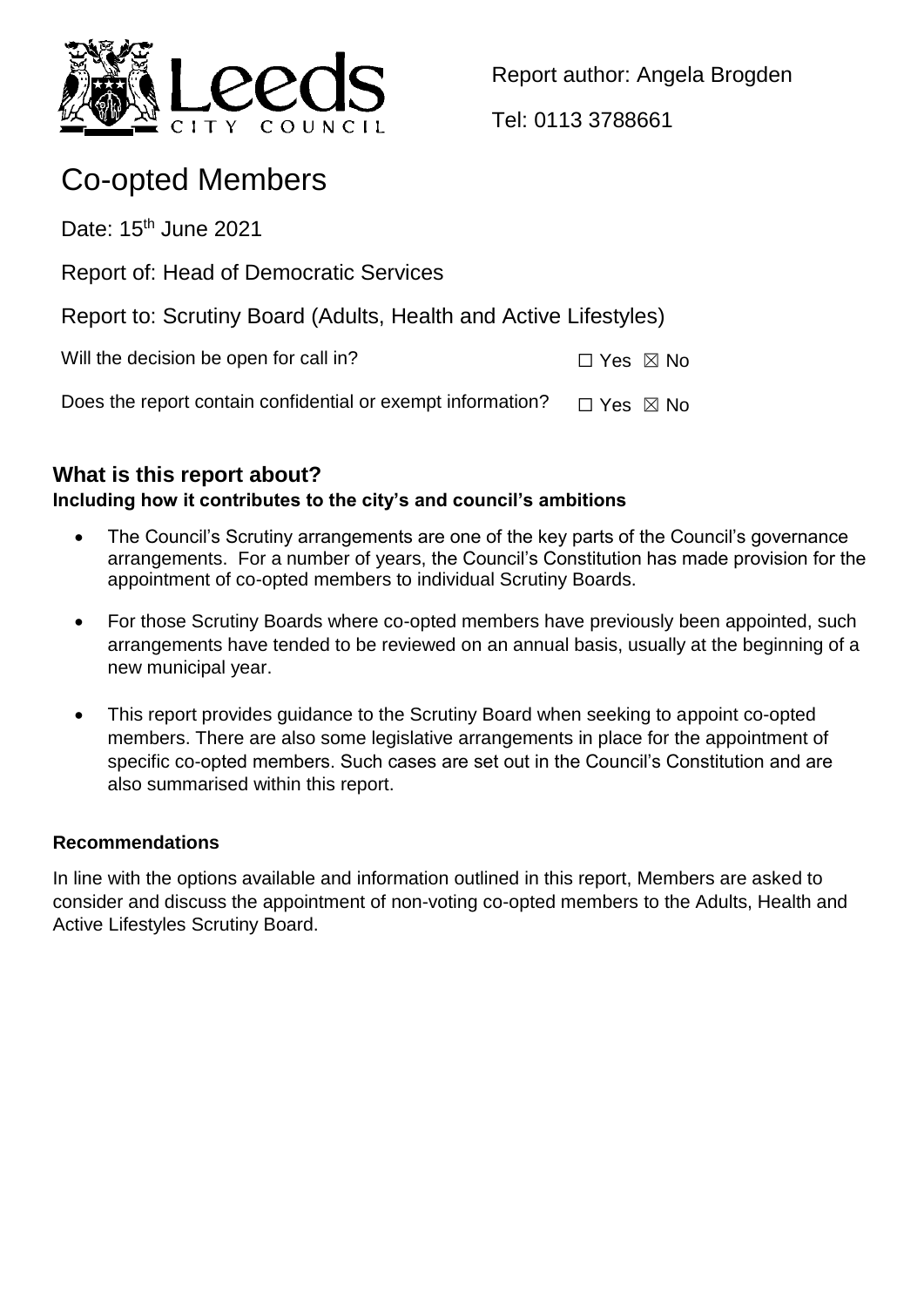#### **Why is the proposal being put forward?**

- 1. In the majority of cases the appointment of co-opted members is optional and is determined by the relevant Scrutiny Board. The Scrutiny Board Procedure Rules within the Council's Constitution outlines the options available to Scrutiny Boards in relation to appointing co-opted members.
- 2. In general terms, Scrutiny Boards can appoint:
	- Up to five non-voting co-opted members for a term of office that does not go beyond the next Annual Meeting of Council ; and/or,
	- Up to two non-voting co-opted members for a term of office that relates to the duration of a particular and specific scrutiny inquiry.
- 3. To assist the Scrutiny Board, this report sets out a number of key issues to consider when seeking to appoint a co-opted member.

#### **What impact will this proposal have?**

| <b>Wards affected: All</b>        |     |     |  |
|-----------------------------------|-----|-----|--|
| Have ward members been consulted? | Yes | ⊓No |  |

- 4. It is widely recognised that in some circumstances, co-opted members can significantly aid the work of Scrutiny Boards.
- 5. The Scrutiny Board Procedure Rules make it clear that co-option would normally only be appropriate where the co-opted member has some specialist skill or knowledge, which would be of assistance to the Scrutiny Board.
- 6. In considering the appointment of co-opted members, Scrutiny Boards should be satisfied that a co-opted member can use their specialist skill or knowledge to add value to the work of the Scrutiny Board. However, co-opted members should not be seen as a replacement to professional advice from officers.
- 7. Co-opted members should be considered as representatives of wider groups of people. However, when seeking external input into the Scrutiny Board's work, consideration should always be given to other alternative approaches, such as the role of expert witnesses or use of external research studies, to help achieve a balanced evidence base.
- 8. When considering the appointment of a co-opted member for a term of office, Scrutiny Boards should be mindful of any potential conflicts of interest that may arise during the course of the year in view of the Scrutiny Boards' wide ranging terms of reference. To help overcome this, Scrutiny Boards may wish to focus on the provision available to appoint up to two non-voting co-opted members for a term of office that relates to the duration of a particular and specific scrutiny inquiry.
- 9. The process for appointing co-opted members should be open, effective and carried out in a manner which seeks to strengthen the work of the Scrutiny Board. In doing so, due regard should also be given to any potential equality issues in line with the Council's Equality and Diversity Scheme.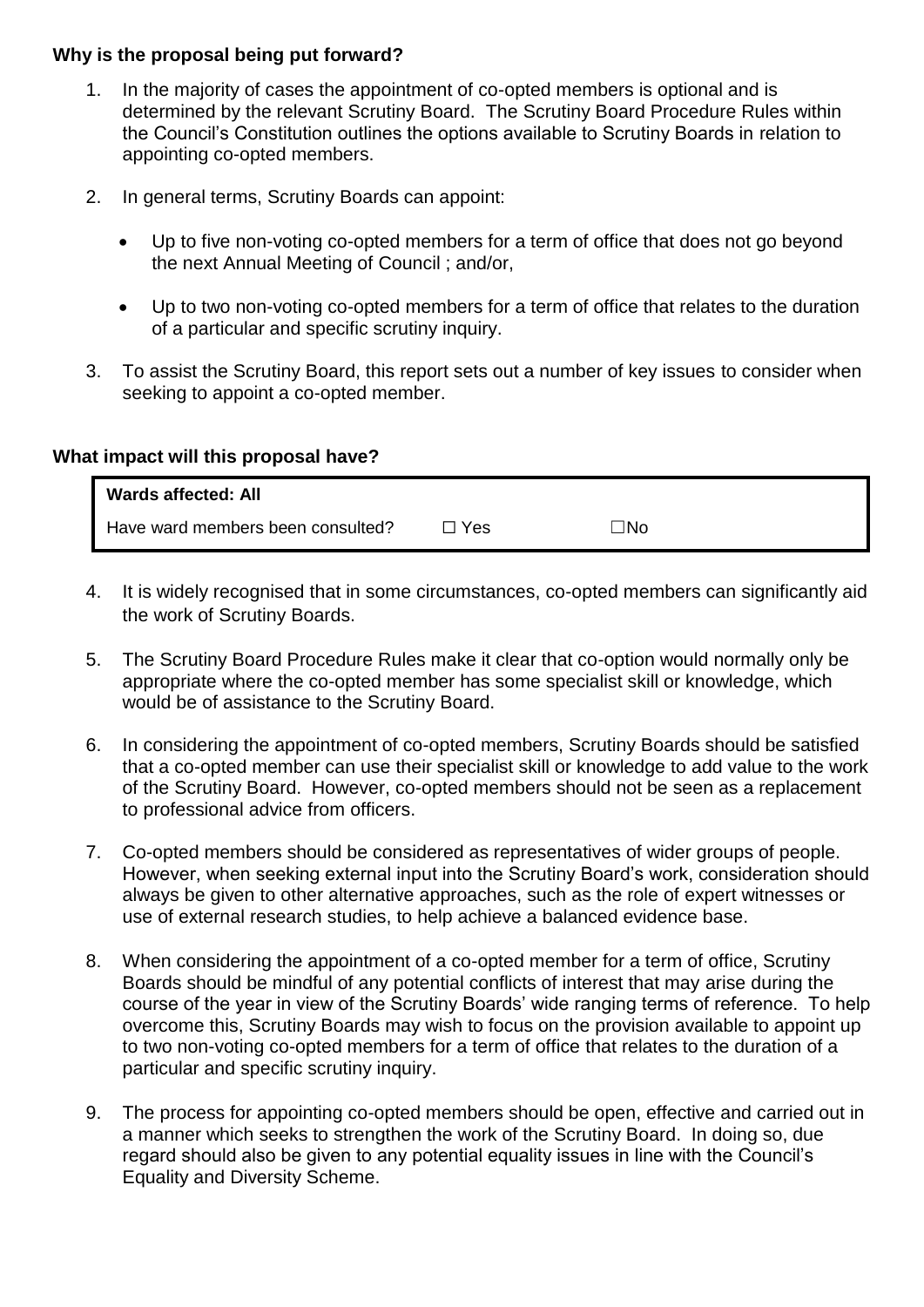#### Non-voting co-opted members and health scrutiny

- 10. Historically, Scrutiny Boards responsible for considering health and social care matters have generally operated with standing non-voting co-opted members. Predominantly, such appointments have tended to include those groups / bodies representing the voice of patients / service users.
- 11. Following the formal establishment of HealthWatch Leeds and after a period of consolidation, in 2014/15 the Scrutiny Board appointed a standing non-voting co-opted member representative from HealthWatch Leeds. The overarching aim of this approach being to help provide an opportunity for the views and intelligence gathered from service users and the wider public to be routinely brought to the attention of the Scrutiny Board in an appropriate and timely manner. It also provides an opportunity for work areas/ priorities to be shared and to help avoid any unnecessary duplication.
- 12. The general consensus from Scrutiny Board members and HealthWatch Leeds has been that the arrangements have worked well and there is a positive working relationship between both bodies.
- 13. Initial discussions have confirmed that HealthWatch Leeds would welcome similar arrangements for the current municipal year 2021/22 and have again identified the Chair of HealthWatch Leeds (Dr John Beal) as its nominated representative.
- 14. It should be noted this approach would not preclude the appointment of any further coopted members, within the overall provision provided by the Council's Constitution (described above).
- 15. The views of Board Members during today's meeting will be used to inform a decision on the appointment of co-opted members at the Board's next formal meeting.

## **What consultation and engagement has taken place?**

16. The guidance surrounding co-opted members was previously discussed by the Scrutiny Chairs when it was agreed that individual Scrutiny Boards would consider the appointment of co-optees on an individual basis.

## **What are the resource implications?**

17. Where applicable, any incidental expenses paid to co-optees will be met within existing resources.

## **What are the legal implications?**

18. Where additional members are co-opted onto a Scrutiny Board, such members must comply with the provisions set out in the Member's Code of Conduct as detailed within the Council's Constitution.

## **What are the key risks and how are they being managed?**

19. When Scrutiny Boards are considering the appointment of a standing co-opted member for a term of office, they should be mindful of any potential conflicts of interest that may arise during the course of the year in view of the Scrutiny Boards' wide ranging terms of reference.